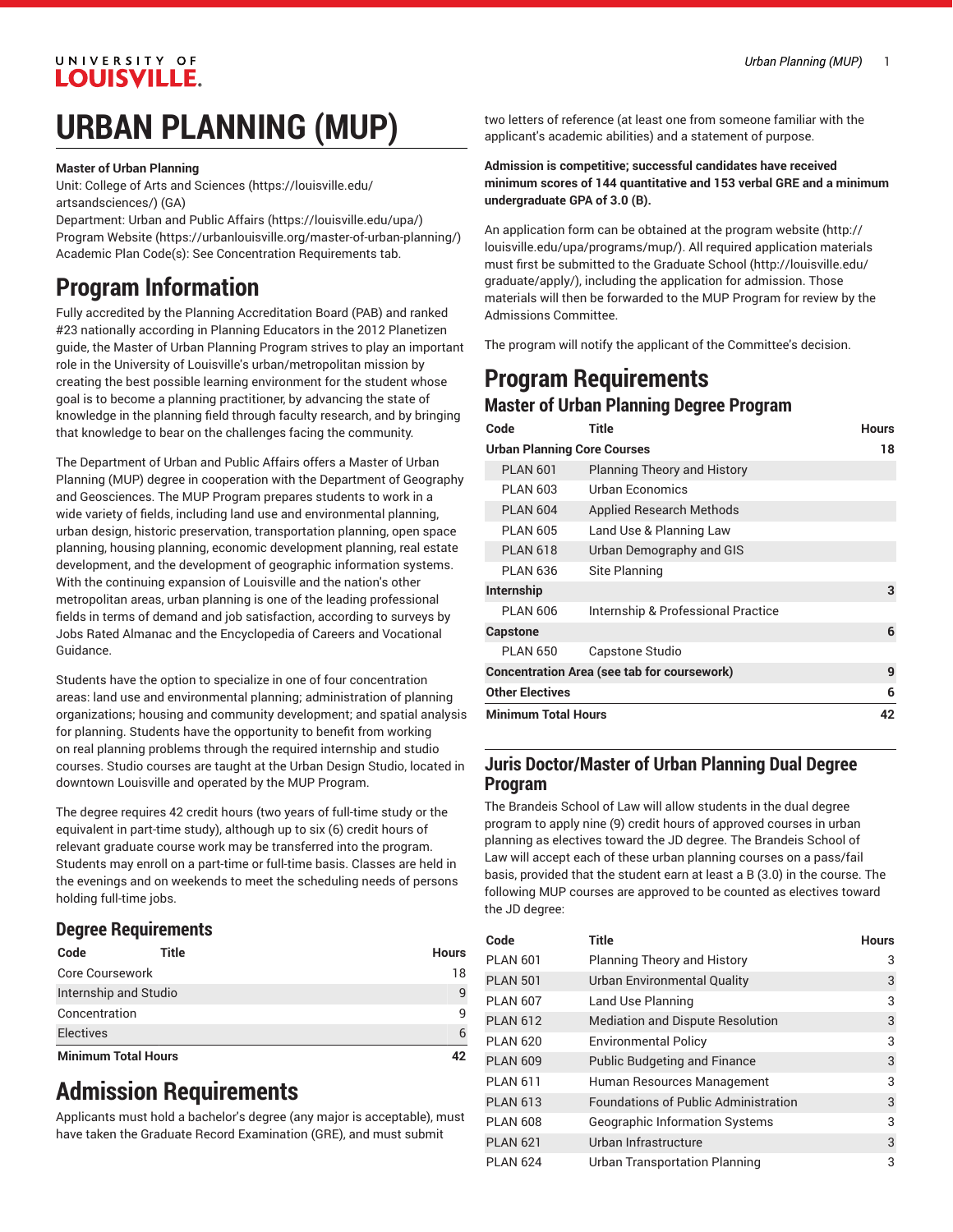#### UNIVERSITY OF **LOUISVILLE.**

| <b>PLAN 617</b> | <b>Housing and Community Development</b>       | 3 |
|-----------------|------------------------------------------------|---|
| <b>PLAN 625</b> | Historic Preservation and Sustainable Practice | 3 |
| <b>PLAN 631</b> | <b>Real Estate Principles</b>                  | 3 |
| <b>PLAN 633</b> | <b>Real Estate Development</b>                 | 3 |

Any other MUP course approved by the Associate Dean of Student Life at the Brandeis School of Law, upon individual petition by a dual-degree student.

The urban planning program will allow students in the dual degree program to apply nine (9) credit hours of approved courses in law as electives toward the MUP degree. The urban planning program will accept each of these law courses on a pass/fail basis, provided that the student earn at least a C (2.0) in the course. The following JD courses are approved to be counted as electives toward the MUP degree:

- LAW 862 ADMINISTRATIVE LAW
- LAW 841 Energy Law
- LAW 931 Environmental Law
- LAW 820 Constitutional Law II
- LAW 807 PROPERTY II
- LAW 902 Real Estate Transactions
- LAW 839 Water Resources Law and Policy
- Any other JD course approved by the Director of the MUP Program in the School of Urban and Public Affairs, upon individual petition by a dual degree student.

In addition to the above cross-application of urban planning credits toward the JD degree and of law credits toward the MUP degree, students in the dual degree program shall be required to take UPA 678/PADM 688 Land Use and Planning Law, a three (3) credit hour interdisciplinary course cross-listed in both law and urban planning. Land Use and Planning Law (PADM 688) shall count as a three (3) credit hour graded elective toward the JD degree, and likewise shall count as a three (3) credit hour graded elective toward the MUP degree. To receive MUP credit, the student must earn at least a B (3.0) in the course.

# **Concentration Requirements**

The courses available for each concentration are as follows. Elective and advanced coursework includes nine (9) credits in an area of concentration (with three (3) credits being one required class for the concentration, e.g., PLAN 607 Land Use Planning).

Other courses not listed below may be substituted with the permission of the Program Director.

#### **Administration of Planning and Organizations**

Academic Plan Code(s): URPLMUPAPO

| Code                | Title                                       | <b>Hours</b> |
|---------------------|---------------------------------------------|--------------|
| <b>PLAN 609</b>     | Public Budgeting and Finance <sup>1</sup>   | 3            |
|                     | Select two courses from the following:      | 6            |
| <b>PADM 612</b>     | Grantsmanship and Fundraising               |              |
| <b>PLAN 610</b>     | <b>Public Management</b>                    |              |
| <b>PLAN 611</b>     | Human Resources Management                  |              |
| <b>PLAN 612</b>     | <b>Mediation and Dispute Resolution</b>     |              |
| <b>PLAN 613</b>     | <b>Foundations of Public Administration</b> |              |
| Minimum Total Hours |                                             |              |

Course required for concentration

1

1

#### **Housing and Community Development**

Academic Plan Code(s): URPLMUPHCD

| Code                                   | Title                                          | <b>Hours</b> |
|----------------------------------------|------------------------------------------------|--------------|
| <b>PLAN 617</b>                        | Housing and Community Development 1            | 3            |
| Select two courses from the following: |                                                |              |
| <b>PI AN 614</b>                       | <b>Real Estate Market Analysis</b>             |              |
| <b>PLAN 621</b>                        | Urban Infrastructure                           |              |
| PI AN 622                              | Urban Design                                   |              |
| <b>PLAN 625</b>                        | Historic Preservation and Sustainable Practice |              |
| <b>PLAN 626</b>                        | Economic Development                           |              |
| <b>PLAN 631</b>                        | <b>Real Estate Principles</b>                  |              |
| <b>PLAN 633</b>                        | <b>Real Estate Development</b>                 |              |
| <b>PLAN 635</b>                        | <b>Comparative Urban Development</b>           |              |
| <b>PLAN 637</b>                        | Netherlands: Policy and Planning               |              |
| <b>PLAN 651</b>                        | Urban Design Studio                            |              |
| <b>PLAN 652</b>                        | Neighborhood Planning Studio                   |              |
| <b>Minimum Total Hours</b>             |                                                |              |

Course required for concentration

#### **Land Use and Environmental Planning**

Academic Plan Code(s): URPLMUPLUE

| Code            | Title                                                      | <b>Hours</b> |  |
|-----------------|------------------------------------------------------------|--------------|--|
| <b>PLAN 607</b> | Land Use Planning <sup>1</sup>                             | 3            |  |
|                 | Select two courses from the following:                     | 6            |  |
| <b>PLAN 501</b> | Urban Environmental Quality                                |              |  |
| <b>PLAN 608</b> | <b>Geographic Information Systems</b>                      |              |  |
|                 | or GEOG 558 Introduction to Geographic Information Systems |              |  |
| PI AN 612       | <b>Mediation and Dispute Resolution</b>                    |              |  |
| <b>PLAN 620</b> | <b>Environmental Policy</b>                                |              |  |
| <b>PLAN 621</b> | Urban Infrastructure                                       |              |  |
| <b>PLAN 622</b> | Urban Design                                               |              |  |
| <b>PLAN 623</b> | <b>Environmental Policy and Natural Hazards</b>            |              |  |
| <b>PLAN 624</b> | <b>Urban Transportation Planning</b>                       |              |  |
| <b>PLAN 635</b> | Comparative Urban Development                              |              |  |
| <b>PLAN 651</b> | Urban Design Studio                                        |              |  |
| <b>PLAN 652</b> | Neighborhood Planning Studio                               |              |  |
| <b>PLAN 680</b> | Special Topics in Urban Planning                           |              |  |
|                 | Minimum Total Houre<br>Ω                                   |              |  |

**Minimum Total Hours 9**

1

Course required for concentration

#### **Spatial Analysis for Planning**

Academic Plan Code(s): URPLMUPSAP

| Code                                   | Title                                                | <b>Hours</b> |
|----------------------------------------|------------------------------------------------------|--------------|
| <b>PLAN 619</b>                        | Urban Geographic Information Systems<br>Applications |              |
| Select two courses from the following: |                                                      | 6            |